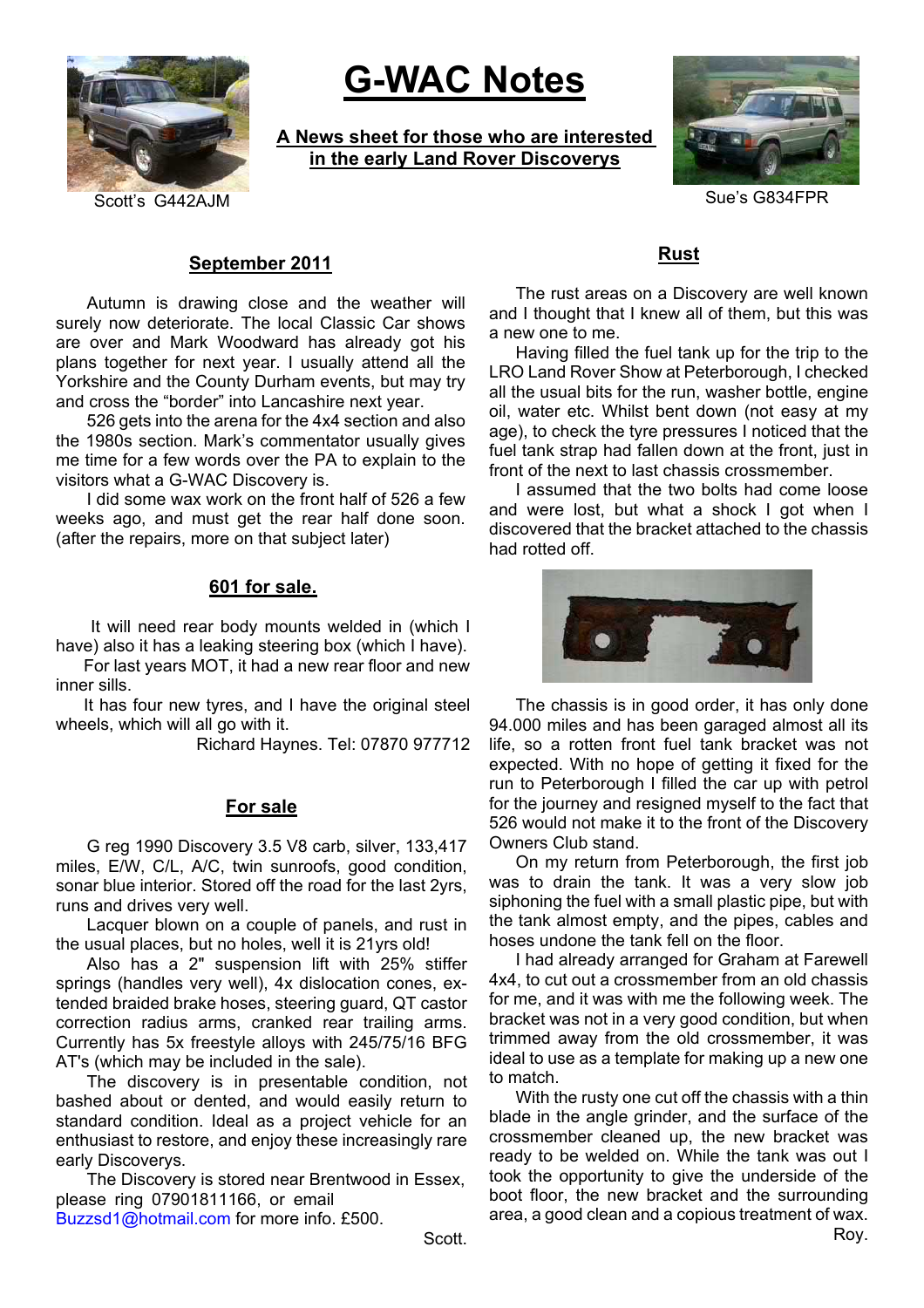# **Current known owners of launch cars. @ September 2011.**

G457WAC Mark Wheatley. G463WAC Ian Rawlings. G465WAC & G526WAC Roy Preston. G469WAC & G524WAC <br>G470WAC COMPONE CATOMAC Frank Elson. Frank Elson. G477WAC lan James. G478WAC Meghan Timmins. G480WAC, G482WAC & G486WAC David Ashburner. G488WAC Clive Richfield<br>G490WAC Clive Rob Ivins. G490WAC G510WAC Nick Prior. G511WAC Colin Crossley. G534WAC Nicholas Webb. There were 86 cars registered on 01.10.89 from G451WAC to G537WAC, with the exception of G500WAC.

#### **Other known Launch cars.**

G454WAC, G462WAC, G466WAC, G471WAC, G472WAC, G475WAC, G476WAC, G495WAC, G520WAC, G525WAC G531WAC and G537WAC.

#### **Other G-WACs, pre-production and early cars**

| <b>B62 COH &amp; C60 JKG</b> | Philip Bashall (The Dunsfold Collection) |
|------------------------------|------------------------------------------|
| C742HUH                      | Charles Whitaker.                        |
| G28 KRT                      | Glyn Jones                               |
| G41 VHA                      | <b>Simon Tinkler</b>                     |
| G67 RYJ                      | Peter King                               |
| G226EAC                      | <b>Discovery Owners Club</b>             |
| G279WAC                      | Neal                                     |
| G302WAC                      | <b>Sandy Andrews</b>                     |
| G308WAC                      | <b>Graham Bethell</b>                    |
| G310WAC                      | Mark Simpson                             |
| G311WAC                      | Ivor Ramsden                             |
| G316WAC                      | David Cox                                |
| <b>G401WAC</b>               | Owner not known.                         |
| G406WAC                      | Andy Baker                               |
| G410WAC & G28 RMW            | Robin Jeffery                            |
| G563WAC                      | David Spirett                            |
| G601WAC                      | <b>Richard Haynes</b>                    |
| G602WAC                      | Owner not known.                         |
| G603WAC                      | lan Redfern                              |
| G610WAC                      | John Stuart-Gray                         |
| G635WAC                      | Alec Gatherer                            |
| G640WAC                      | Owner not known.                         |
| G445AJM                      | <b>Scott Seacombe</b>                    |
| G711YRY                      | Peter Hares                              |
| G757SGX                      | Paul Bishop                              |
| G767NRH                      | David Ashburner                          |
| G834FPR                      | Sue Virgin                               |
| G892VPM                      | M E Hall                                 |
| G987LKU                      | <b>Andy Greer</b>                        |
| H776POJ                      | Duncan Campbell                          |
| H871EWK                      | <b>Mark Hardwick</b>                     |
| <b>J410OAC</b>               | <b>Neil Witt</b>                         |
| 3656 TW 24                   | Keith S L Daffern. (France)              |
| AZ-829-TJ                    | Raymond Bechetoille (France)             |
| Reg not yet known            | Roberto Blanchard (USA)                  |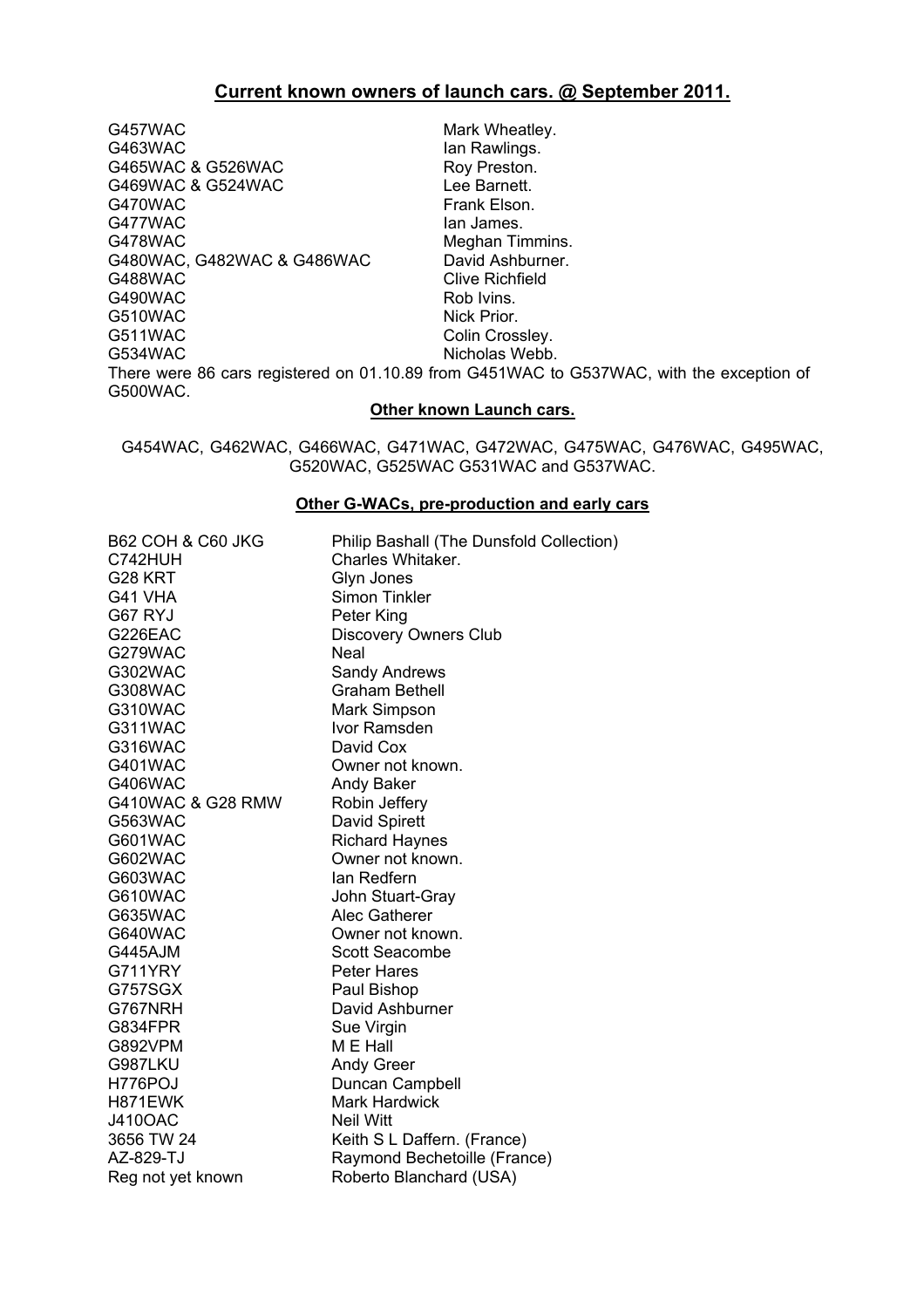# **Discovery Birthday Weekend 15th – 16th October.**

We are now all ready for the weekend and we hope that it will be as successful as last year.

On the Friday afternoon, both some greenlaning and a scenic drive have been organised for those interested. See timings list for meeting place etc.

On Saturday, once on the Hoe you will be required to register for the weekend. When you have

registered, you will be given a bag with a timetable of the weekend and various flyers from our sponsors with some discount vouchers.

You may purchase stickers (£2) and/or Monte Carlo style Rally plaques (£5.50) at this time.





There are limited supplies of these so, please, only one per vehicle. If there are any left over we will be selling them at the evening social.

The evening social will be held at Millennium House, Pensilva, from 1900hrs. There will be Traditional Cornish Pasty or Burgers and chips for the meal, which can be purchased on the night for £5.00.

There will be a bar at the evening social. There is a list of local hotels, campsites and taxi companies at the bottom of this page. Please bear in mind this area is not "big city" so cabs are not in abundance and it is recommended that you book.

On Sunday morning vehicles will be gathering at Tesco, Lee Mill (postcode below) no later than 0930. We will be leaving at 0945.

# Friday 14th October 2011

| 1200                       | Meet at The Butchers Arms, St Ive (PL14 3LX) for Greenlaning / Scenic Drive  |  |  |
|----------------------------|------------------------------------------------------------------------------|--|--|
| Saturday 15th October 2011 |                                                                              |  |  |
| $1000 - 1300$              | Plymouth Hoe / photos and sight seeing, enter via Elliot Street (PL1 2PP)    |  |  |
| 1300                       | Leave Plymouth Hoe for Mt. Edgcumbe (PL10 1HZ) via the Torpoint Ferry        |  |  |
| 1430 – 1630                | Mount Edgcumbe / photos and sight seeing                                     |  |  |
| $1900 - 2300$              | Birthday Party / charity raffle at Millennium House (PL14 5NF)               |  |  |
| Sunday 16th October 2011   |                                                                              |  |  |
| 0930                       | Tesco, Lee Mill (PL21 9PE) / meet for convoy to-                             |  |  |
| 1000-1400                  | Buckfastleigh Steam Railway (TQ11 0DZ) / photos, sight seeing and train ride |  |  |
| $1400 - 1500$              | Drive out over Dartmoor.                                                     |  |  |
| 1500                       | Two Bridges Hotel Dartmoor (PL20 6SW) for afternoon tea.                     |  |  |

This year all monies raised will be for the following Charities:- Shelter Box UK and Devon & Cornwall 4x4 Response. Please visit their Websites for more information. www.shelterbox.org and www.devonandcornwall4x4response.co.uk

It is hoped to raise enough money to donate a ShelterBox and its contents (approx £590). The ShelterBox will then be tracked to its final destination and will be published on our Website. www.discoverybirthdayparty.co.uk

# Hotels.

Below is the name and number of a few hotels, there are also numerous small B+Bs in this area. PREMIER INN, Liskeard Retail Park, Haviland Road Liskeard, Cornwall. 0871 5278608 NEBULA HOTEL, 27 Higher Lux Street, Liskeard, Cornwall. 01579 343989 THE WHITE HART, White Hart Cottage, Menheniot, Liskeard, Cornwall. 01579 342245 TRAVELODGE, Moto Service Area, Callington Road, Carkeel, Saltash, Cornwall. 0871 9846051